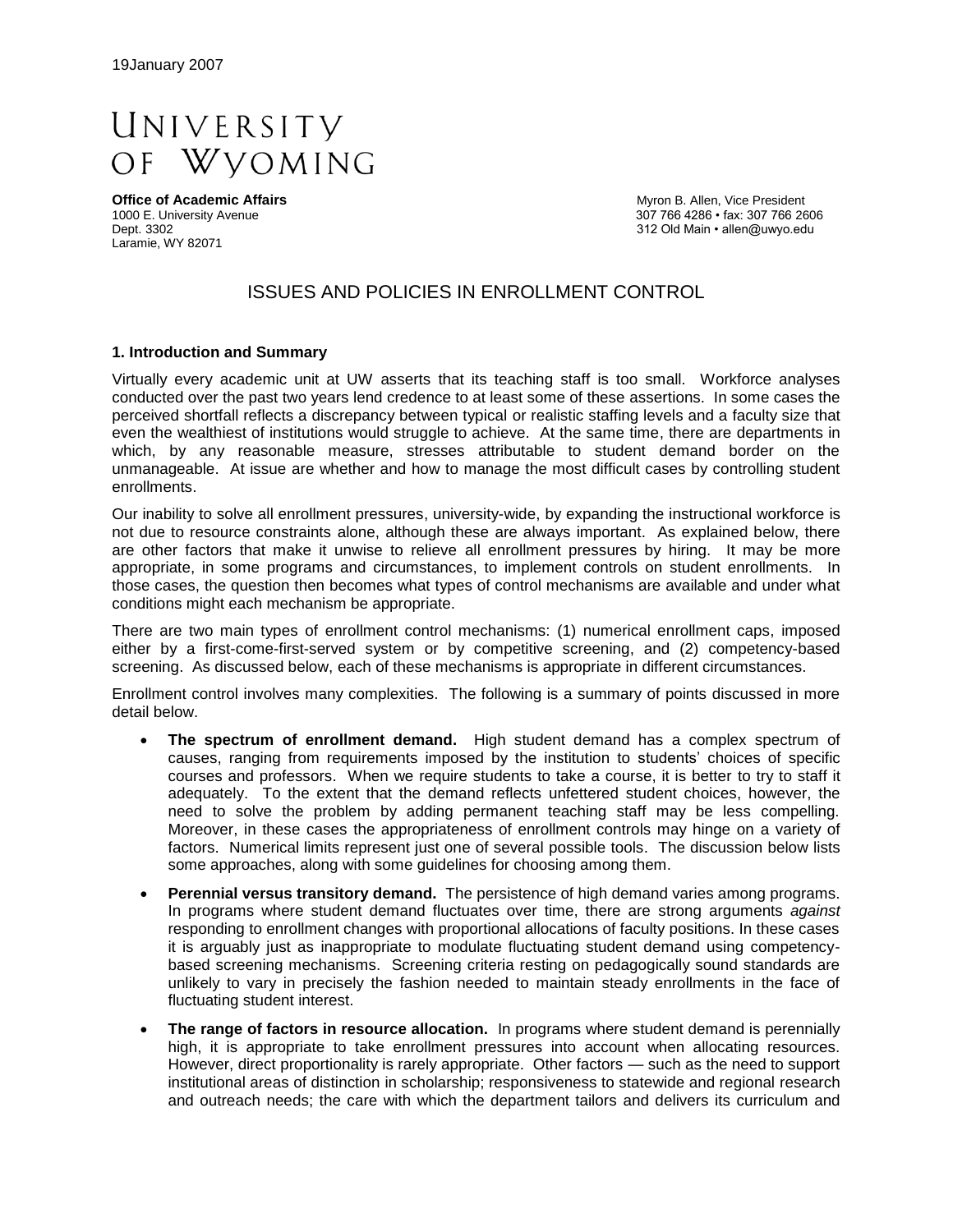manages its own instructional resources, confidence that the high demand is not attributable to lax pedagogical standards, and the likelihood of hiring high-caliber faculty — also carry significant weight in resource allocation decisions.

 **Reasons and mechanisms for controlling enrollments.** While there are circumstances in which enrollment controls are appropriate, any effective mechanism for controlling enrollments in a particular program has pedagogic and management implications that extend beyond the department level. For example, restrictions that limit access to high-demand programs effectively shunt some of the demand to others. This effect may have some benefits, but it can be problematic, when the demand shifts to programs that struggle with enrollment pressures of their own. Choosing among possible mechanisms requires careful thinking about the rationale for controlling enrollments as well as these other implications.

This memo briefly examines these complexities. It reviews the spectrum of reasons that students enroll in courses, considerations associated with the persistence (or lack of it) of student demand, the other factors that affect instructional resource allocation, and reasons and mechanisms for controlling enrollments. The memo concludes with a set of proposed policies to help guide decisions about enrollment controls.

### **2. The Spectrum of Enrollment Demand**

It is important to distinguish among the different reasons students enroll in courses. Reasons that are pertinent to this discussion include:

- Satisfying a university-level requirement to take a specific course;
- Satisfying a university-level requirement to take a course from a specified category of courses;
- Satisfying a college-level requirement to take a course;
- Taking a course required to complete a particular major;
- Taking a course out of interest in the topic or professor.

This spectrum of reasons has significant bearing on the appropriateness of measures used to limit or filter enrollments. In some cases it may be more appropriate to reallocate instructional resources than to limit enrollments. In some other cases, attempts to match instructional resources to demand may have undesirable effects. Before examining specific enrollment control mechanisms it is useful to establish when, along this spectrum, the argument for reallocation or addition of instructional resources might be most compelling.

**Required courses.** At one end of the spectrum — university-level requirements — students have little choice. An example is the requirement to complete English composition. When a course is required, the university has an implicit responsibility to try to match instructional resources with student demand, recognizing that unpredictable enrollment fluctuations can make it difficult to meet the demand precisely every semester. Nearly as compelling are cases where students have a choice among a small number of different courses in meeting a specific general education requirement. It may be reasonable to staff some of the choices better than others, based on factors related to other institutional priorities. But by requiring the courses the university owes its students a good-faith effort to provide appropriate staffing.

It would be naïve not to acknowledge the hidden effect that this logic has on the curriculum. Some faculty members vie to have their departments' courses included in the required core, not only because of academics' natural tendency to regard our own disciplines as absolutely central to human intellectual endeavor but also, to be honest, in hopes that requirement-driven enrollments will justify favorable resource allocations. A realistic appraisal of UW's *actual* resource allocations explodes this myth. UW's core curriculum has had at least three distinct structures in the past two decades. In none of them has it managed to match its course requirements with adequate teaching resources. There are two practical lessons here: (1) a mandate to deliver required courses can be more a curse than a blessing from the standpoint of department staffing, and (2) unless the faculty elect to shrink the core curriculum significantly, university-wide requirements are likely to be a dominant factor in any administrative decisions about where to allocate new teaching resources.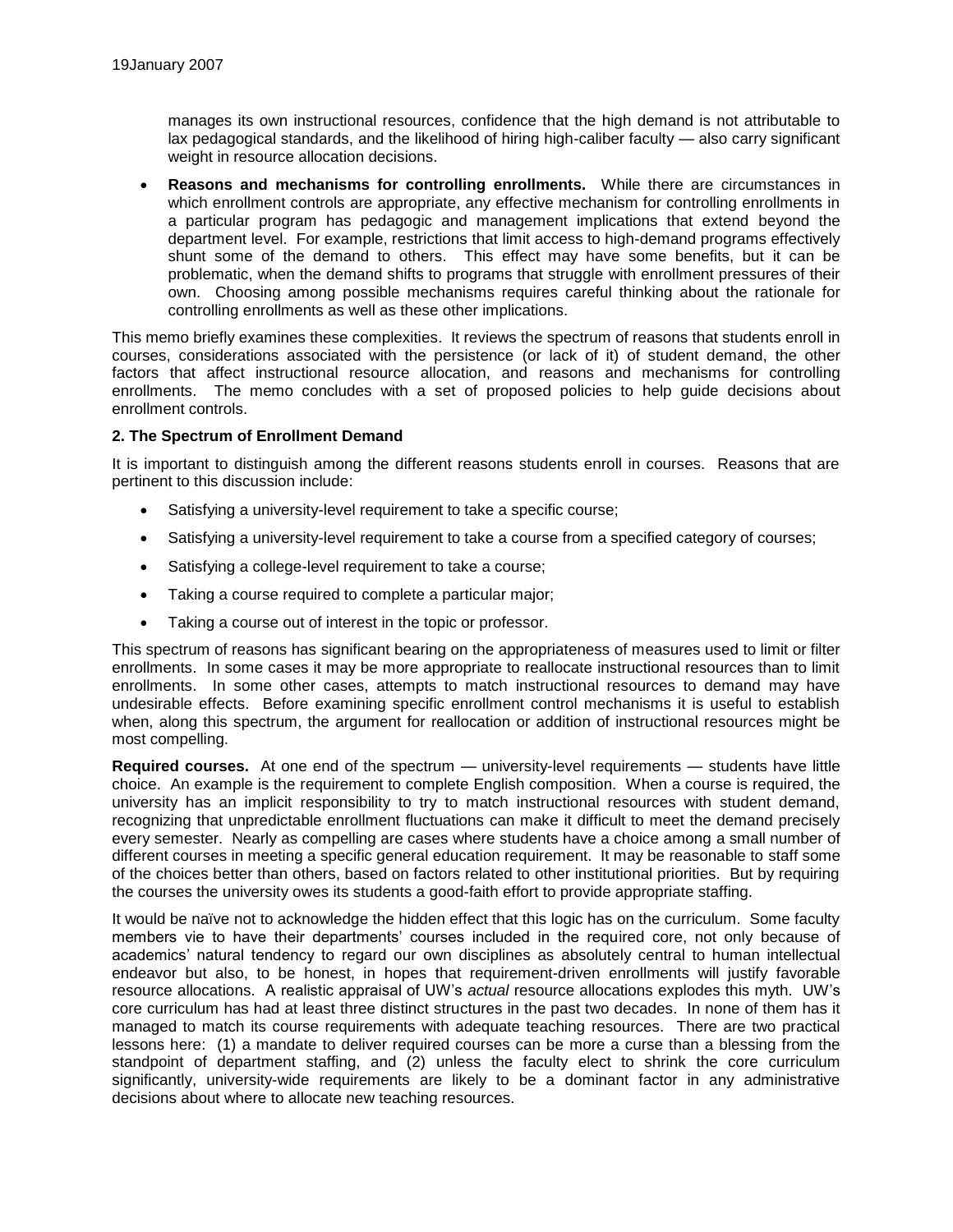l

**Courses required for majors.** Somewhere in the middle of the spectrum is the demand driven by students' own choices of majors. This category includes courses specifically required to complete the student's major as well as course requirements imposed by the college in which the major resides. Here the university's responsibility is arguably less compelling than in cases where institutional requirements drive the demand. And the degree to which high demand is likely to persist may have some bearing on the best approaches to managing it, as discussed below.

**Elective courses.** At the far end of the spectrum, student interest in a particularly popular course or highly regarded professor may also drive enrollment pressure. In cases involving isolated *elective*  courses or particular faculty members, simple caps on course enrollments can be an effective and justifiable control mechanism. Capping enrollments in elective courses is not nearly as problematic as capping enrollments in courses required for majors, and it is far less problematic than capping courses needed to satisfy university-wide graduation requirements.

### **3. Perennial versus Transitory Demand**

The anticipated persistence of high demand is another factor that merits consideration, albeit a more subtle one. In some cases, the popularity of a major persists for decades at a time; in others, the time scale associated with significant fluctuations in demand is much shorter.

**Perennially high demand.** Some majors are perennially popular, sometimes because students or their parents perceive them to lead to lucrative job prospects, and sometimes because students perceive them to be less challenging pathways to the baccalaureate. Perennially high demand for a major is one but not the only factor in decisions about staffing. For example, the need to staff required courses may constrain or even exhaust the institution's ability to reallocate resources to other high-demand sectors of the curriculum.

Less quantifiable factors may also contribute to staffing decisions, as when the perennially high demand is in areas not closely related to the required core curriculum, in programs poorly aligned with the institution's areas of distinction, or, on the positive side, in disciplines in which the university claims some responsibility to help address state and regional workforce needs<sup>1</sup>.

Questions occasionally arise over the degree to which some students gravitate toward programs that have lower academic standards or expectations. While lack of rigor is often an all-too-facile explanation for perennially high student demand, diverting scarce faculty resources to programs that really *are* short on rigor hardly serves UW's commitment to excellence in the long term. In this respect, high-demand departments have a special responsibility to ensure that the demand is attributable to academically legitimate factors, such as excellent career opportunities, a provably superior culture of student learning, and significant involvement in the core curriculum, to mention a few.

**Transitory high demand.** Additional considerations may affect staffing decisions in majors that historically have experienced large fluctuations in student demand. Driven by national trends, changes in the external job market, or other factors, fluctuations of this type tend to occur on time scales measured in several years. In these cases of transitory high demand, attempts to allocate faculty resources in direct proportion to student demand can have three highly distorting effects:

- First, the time scale of a faculty appointment three or four decades is much longer than the time scales over which student demand typically fluctuates. Consequently, the institution's attempts to adjust staffing levels to demand are doomed to be too slow, both during the upswing in demand and during the subsequent fall-off.
- Second, in most cases student demand parallels national trends, and as a result the national competition for high-caliber faculty members in the affected disciplines is often intense. From the perspective of building a strong faculty on a realistic budget, a period of rapidly increasing student demand may be precisely the wrong time to go long in the hiring market.

 $1/3$ s a hypothetical example, if there is a dire shortage of secondary science teachers, restricting enrollments in secondary science education in the face of an unexpected surge in demand by highly qualified students might be less desirable than reallocating faculty positions to the program.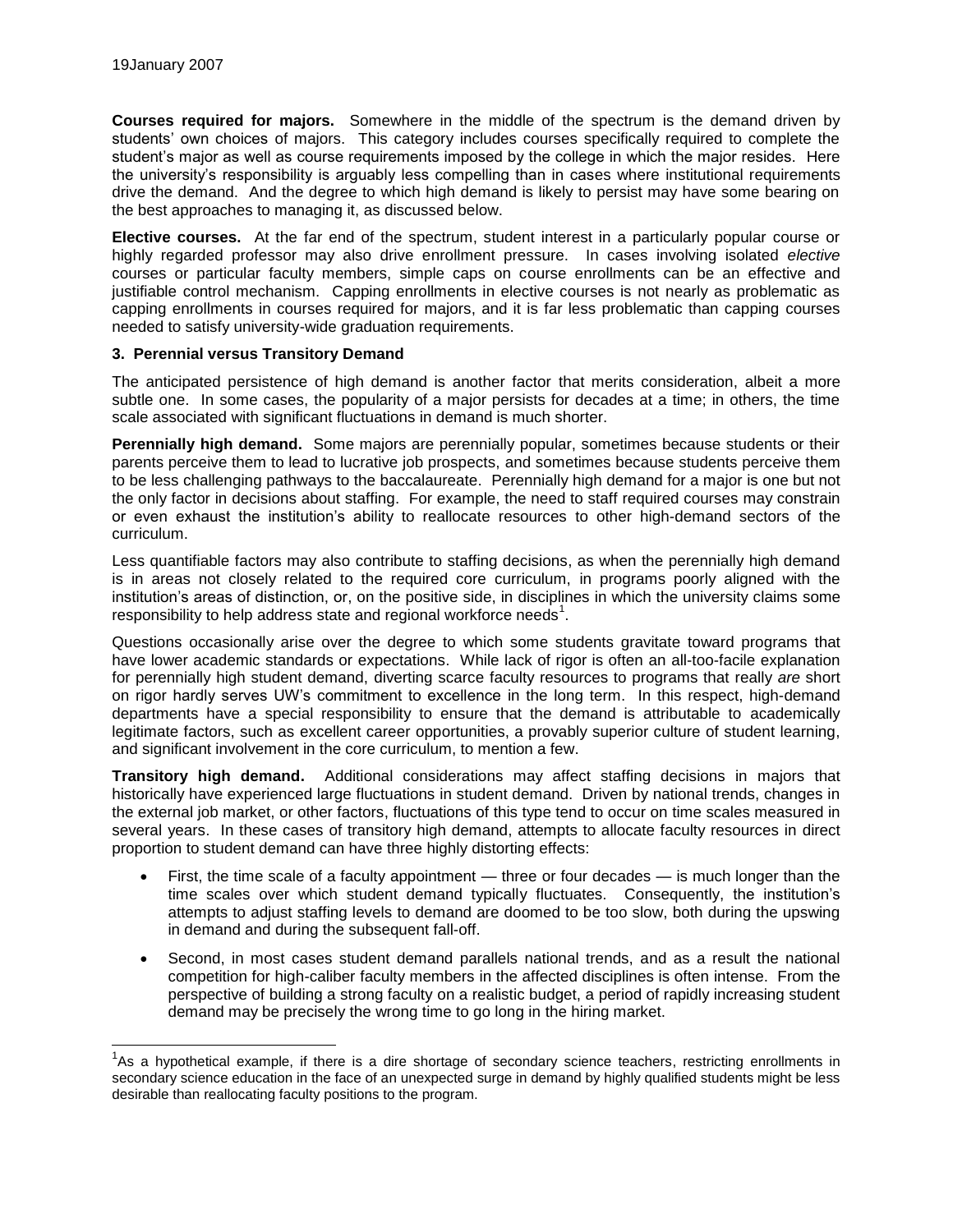Third, attempts to respond proportionately to student demand can have catastrophic effects on some programs, especially when demand drops sharply. UW's abandonment of the baccalaureate in petroleum engineering in the late 1990s is arguably a good example. The damage done by overreacting, either through the decimation of valuable programs or through aggressive hiring from a thin, expensive talent pool, can reverberate for many years.

In short, allocating or reallocating instructional resources is one method of aligning student demand with instructional resources; enrollment control is another. The two approaches are not equally appropriate: the first is preferable in cases where the demand is attributable to a requirement, while the second may be more appropriate in cases where the demand is attributable to students' choices. Furthermore, some cases may merit a combination of staffing adjustments and enrollment controls.

**Where service courses fit in.** The factors considered in this section may have little bearing on departments in which a large fraction of the student demand is in service courses. However, this circumstance merits a cautionary note. Whether these service departments have many majors or few, much of the enrollment pressure they face is the result of (1) university- or college-level requirements, as discussed above, or (2) requirements imposed by other departments' majors. In the latter case, it makes little sense to allocate premium teaching resources to the client departments while neglecting teaching resources in the departments that provide the essential service courses.

### **4. Reasons and Mechanisms for Controlling Enrollments**

When the allocation or reallocation of instructional resources is inappropriate, extraordinarily difficult, or inadequate to fix the problem, it may be necessary to control enrollments. There are at least three circumstances in which enrollment controls may be the most effective option for managing mismatches between staffing and student demand: (1) available resources or priorities may not favor adding staff in the affected area; (2) there may be a mandate to guarantee levels of competency that not all interested students can demonstrate; or (3) there may be good reason to avoid over-responding to fluctuating demand.

**Constraints on institutional resources.** Even in the best of budgetary milieus, there are constraints on instructional resources. A high-functioning university feels these constraints at any level of funding, because its aspirations always exceed the status quo. Even history is an unreliable gauge: if one identifies the historic maximum faculty size for each UW department and adds the results over all departments, the sum represents a faculty size larger than UW has ever had or is likely to have in the foreseeable future. This "high-water-mark" faculty represents not only a set of snapshots taken at different times in different departments but also, in some disciplines, a set of salaries no longer consistent with what it takes to hire professors of the caliber we seek. And even this faculty would fall short of staffing the university in the manner to which many programs hope to become accustomed. In this respect, adequate staffing, at least to that extent we define it as the aggregated wishes of individual programs, is perpetually out of reach.

Therefore, some programs will inevitably remain staffed at levels that they perceive as inadequate. Constraints on institutional resources typically require deans and central administrators to establish staffing priorities, based on judgments about centrality to the curriculum, potential to contribute to areas of distinction, student demand, the prospects for hiring outstanding faculty members, and other factors.

**Mandate for high levels of competency.** In a small number of fields, especially in certain professions, UW faces either an implicit or explicit mandate to produce graduates who demonstrate levels of competency that not all aspiring students are likely to exhibit. Nursing is arguably an example. Engineering may be another. In these cases the most appropriate forms of enrollment control are those related to competency: grades in particular prerequisite courses, overall grade-point average, entrance exams, or other performance-based instruments.

If a mandate for competency is really the rationale for screening, the enrollment controls should reflect relatively fixed standards. Controls of this type may be effective at limiting the *caliber* of student who has access to the program, but they may not be effective at limiting the *number* of students to levels consistent with instructional resources. Under competency-based enrollment controls, it may be possible for enrollment pressures to remain strong even after the performance-based screening. Likewise, competency-based controls may be called for even when demand is not especially high.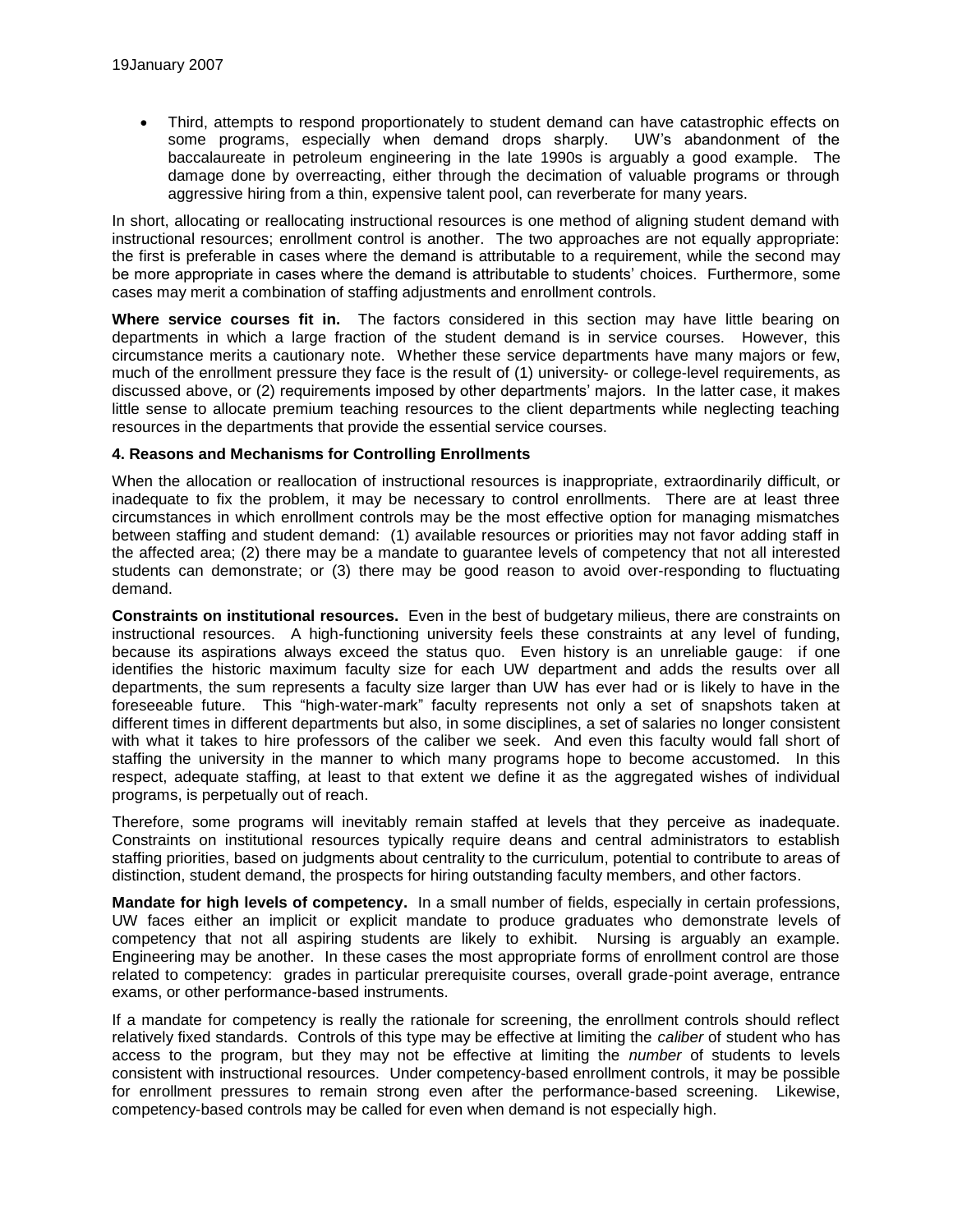**Numerical enrollment caps.** In some cases, fluctuating student demand — or administrative judgments about the relative importance of this demand compared to other factors — may leave a department with few reasonable options other than controlling enrollments. In these cases what is at issue is the shear number of students compared with the instructional workforce available to teach them. While it may be tempting to use performance- or competency-based instruments to limit enrollment in these cases, it is important to be honest about the intent. In particular, by casting the enrollment controls as performanceor competency-based screens, an academic unit risks losing credibility, especially if the screening standards become more lax or rigorous in response to decreases or increases in student demand. A more forthright approach is simply to establish a numerical enrollment cap. The unit can then limit the enrollment either by accepting the correct number of students on a first-come basis or by admitting the appropriate number of students from among the most promising applicants.

There may be other methods for managing staffing difficulties of this type. For example, some departments already experiment, on a regular basis, with different mixes of permanent and temporary instructional staff. Also worth examining — although they are may be far from panaceas — are strategies based on alternative course delivery modes. Is online instruction more effective? What are the possibilities for large-section formats augmented by smaller discussion sessions or preceptorials? Do blocked courses, summer school, or team-taught formats offer useful forms of flexibility?

**Complicating factors.** One possibly subtle effect of limiting enrollment in a high-demand major is that many students will have to move to other majors or perhaps to other institutions. To avoid simply transferring a serious problem from one academic unit to another, it is important to have some information about the magnitude of this effect and the units likely to be affected.

On the other hand, the resulting shift in demand may have beneficial effects. Students turned away from a highly subscribed major may move to a program that has plenty of capacity. Enrollment caps even have some potential to modulate the effects of ephemeral high demand driven by national trends. But this effect is likely to be small: students who make their first choice of major in response to a trend may be likely to make their second choice using similar criteria.

## **5. Appropriate Mechanisms and Policies for Controlling Enrollments**

The array of incentives for controlling enrollments is complex, and different departments respond to different motivations for imposing such controls. The aggregate effect of approaches perceived as optimal by individual programs may not be optimal from a college- or university-level perspective. For this reason, a more broadly based approach is necessary. The following is an outline of processes and policies that Academic Affairs will follow:

- a. The Office of Academic Affairs will pay careful attention to the adequacy of staffing in the undergraduate curriculum. Adequate staffing of courses required under the University Studies Program will receive a high priority in the allocation of new resources and in possible reallocation of existing resources. Other factors may also carry weight in these decisions. Among these factors are support for areas of distinction, responsiveness to statewide and regional workforce needs, and the likelihood of hiring high-caliber faculty. Academic Affairs will also pay attention to perennial enrollment pressures attributable to students' choices, recognizing that these pressures must carry some weight in the allocation of staffing resources. However, there is no commitment to allocate instructional resources in direct proportion to enrollments.
- b. In academic programs where there is a compelling mandate to ensure that graduates have a certain level of competency, competency-based enrollment control mechanisms may be appropriate. Any proposal to establish such a mechanism requires:
	- A rationale explaining why competency-based screening is appropriate;
	- An analysis of the screening mechanisms proposed, a summary of any costs to be borne by students, and a plan for continuously monitoring the effectiveness of the screening as part of the unit's assessment of student learning;
	- Estimates of the impact of the proposed screening on student enrollments;

l \* In fact *in practice* there has never been such a commitment at UW within the past two decades.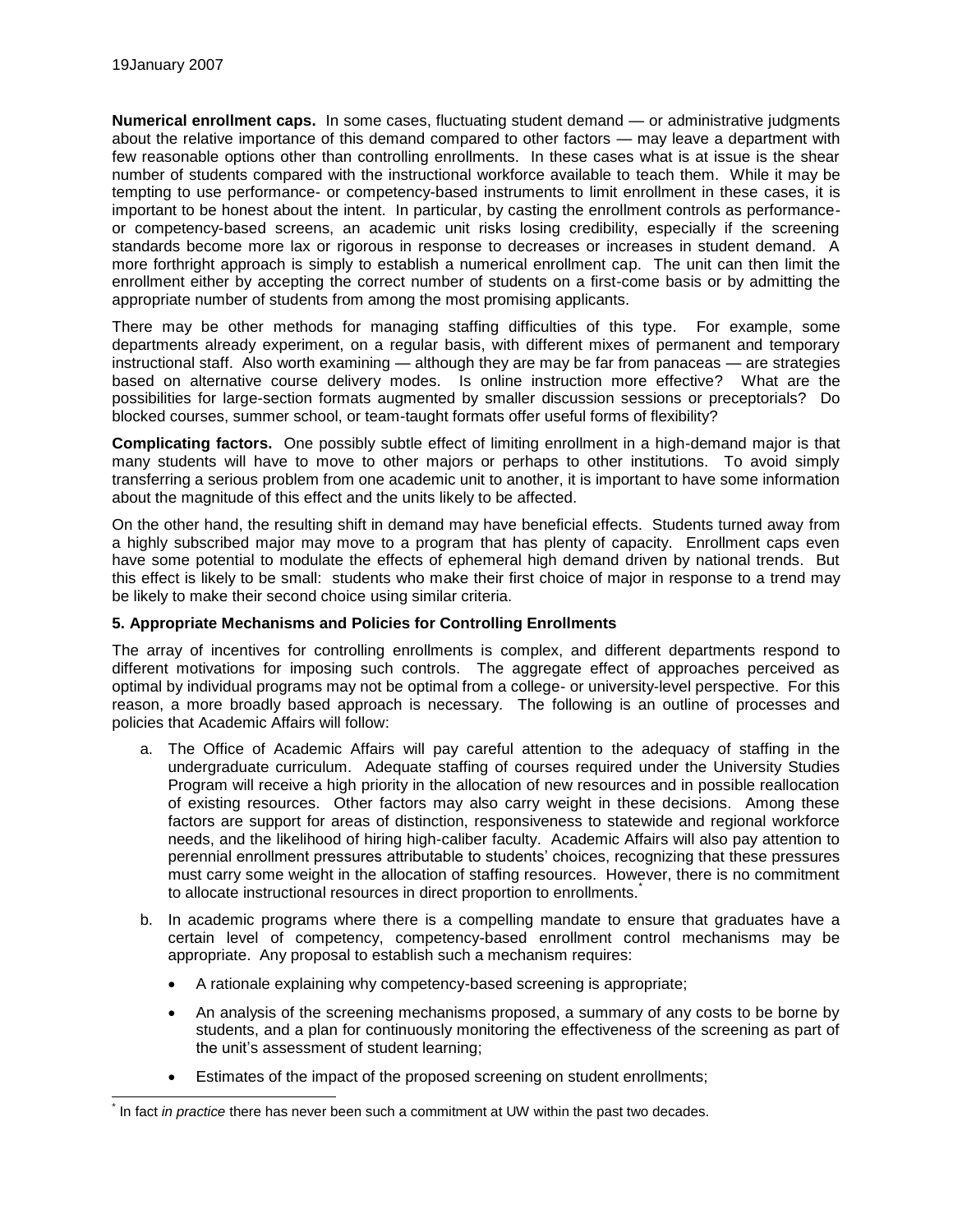- An analysis of the workload and budget required to implement the screening and a proposal for managing them;
- Written approval of the affected college dean; and
- Written approval of the vice president for academic affairs. This approval will follow a formal discussion among all college deans, to allow for the identification of unintended impacts, consistency issues, and the potential for alternative approaches to the problem.
- c. In academic programs where high demand drives the need to limit numbers of students, enrollment caps may be appropriate. In these cases, academic units may propose screening mechanisms that admit a specified number of students on a first-come basis or by using competency-based ranking. Any proposal to establish numerically based screening requires:
	- An analysis showing why the unit is unable to meet existing or projected student demand, based on historical data quantifying enrollments, curricular scope, and workforce trends as well as qualitative information about modes of pedagogy and the potential for managing enrollment pressures via alternative methods of course delivery.
	- An analysis of the potential for managing the problem by reassigning resources within the department. For example, is it possible to increase the number of teachers available for highdemand courses by offering low-demand courses less frequently? Is the department offering courses that duplicate material taught in other departments or in other courses in the same department? In this latter context, curricular mapping can serve both as an effective streamlining tool *and* as a key element in a compelling argument for enrollment controls.
	- A proposed method for limiting enrollments.
	- An analysis of the workload and budget required to implement the enrollment control and a proposal for managing them.
	- An analysis of the likely trajectories of students who aspire to major in the unit's program but are turned down.
	- Approval of the affected college dean.
	- Approval of the vice president for academic affairs. As in the previous case, this approval will follow a formal discussion among all college deans, to allow for the identification of unintended impacts, consistency issues, and the potential for alternative approaches to the problem.

The following table summarizes the mechanisms.

| Demand scenario                                                                    | Mechanisms to address staffing problems                                                                                                                                                                                                                  |
|------------------------------------------------------------------------------------|----------------------------------------------------------------------------------------------------------------------------------------------------------------------------------------------------------------------------------------------------------|
| High demand for USP-required courses                                               | Ensure adequate staffing through additional resource<br>allocation or resource reallocation, if possible.                                                                                                                                                |
| Perennial high demand for popular major                                            | Ensure existing resources are being used efficiently<br>Consider additional staffing in relation to other staffing<br>demands and contributions to UW's goals and priorities<br>Consider numerical caps (first come, first served, or by<br>competition) |
| Transitory high demand or fluctuating demand due<br>to popularity or market trends | Consider numerical caps (first come, first-served, or by<br>competition)                                                                                                                                                                                 |
| High demand for programs that have mandates for<br>professional competency         | Consider competency-based controls<br>Consider additional staffing in relation to other staffing<br>demands and contributions to UW's goals and priorities                                                                                               |
| High demand for non-USP service courses                                            | Include in any consideration of staffing for client departments.                                                                                                                                                                                         |